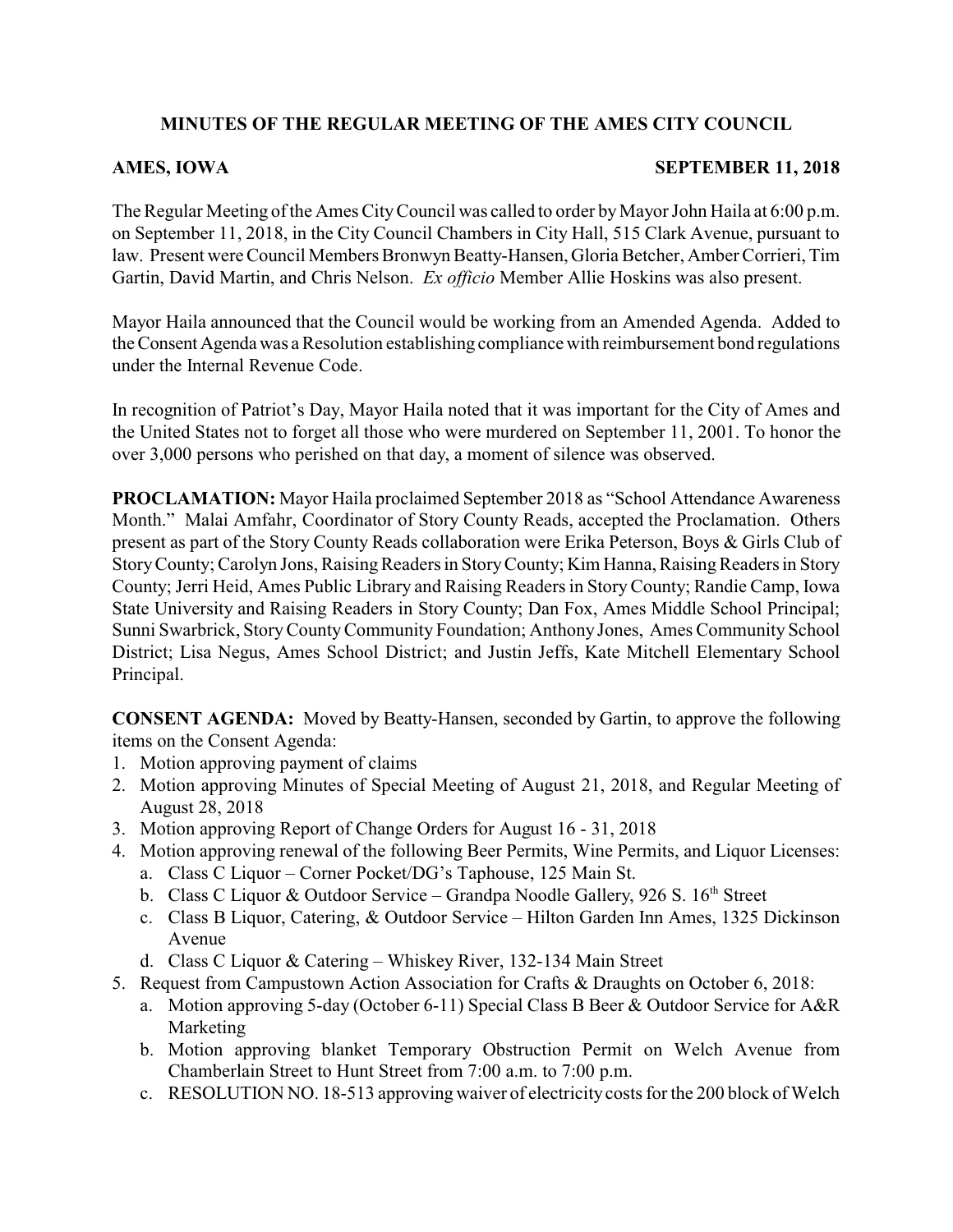Avenue, including the Campustown Court area

- d. RESOLUTION NO. 18-514 approving the closure of 8 parking spaces and waiver of parking meter fees on Welch from 8:00 a.m. to 6:00 p.m.
- e. Motion approving blanket Vending Permit on Welch Avenue from Chamberlain Street to Hunt Street
- f. RESOLUTION NO. 18-515 approving a waiver of fee for the blanket Vending Permit
- 6. Motion approving ownership change for Class BWine,Class C Beer License for FarewayStores, Inc. #386 - 619 Burnett Avenue
- 7. Motion approving ownership change for Class BWine, Class C Beer License for FarewayStores, Inc. #093 - 3619 Stange Road
- 8. RESOLUTIONNO. 18-516 approving,with conditions, Encroachment Permit for brick columns at 3109 Balsam Circle
- 9. RESOLUTION NO. 18-517 setting date of public hearing as September 25, 2018, on a proposal to enter into SRF Sanitary Sewer Revenue Loan and Disbursement Agreement
- 10. RESOLUTION NO. 18-518 reauthorizing the GIS Software Enterprise Licensing Agreement with Environmental Systems Research Institute of Redlands, California
- 11. RESOLUTION NO. 18-519 approving contract and bond for WPC Facility Clarifier Launder Cover Project
- 12. RESOLUTION NO. 18-520 approving partial completion of public improvements and reducing security for Quarry Estates, 2<sup>nd</sup> Addition
- 13. RESOLUTION NO. 18-521 approving Plat of Survey for 1801-20th Street and 2008-24th Street (Northcrest) and acceptance of right-of-way dedication
- 14. RESOLUTION NO. 18-522 approving Plat of Survey for 2800, 2820, 2902, and 2920 E. 13th Street

Roll Call Vote: 6-0. Motions/Resolutions declared carried/adopted unanimously, signed by the Mayor, and hereby made a portion of these Minutes.

**PUBLIC FORUM:** Mayor Haila opened Public Forum. No one came forward to speak, and Public Forum was closed.

## **ENDORSEMENTOFIOWAECONOMICDEVELOPMENTAUTHORITYAPPLICATION**

**FOR FINANCIAL ASSISTANCE FOR 3M:** Council Member Betcher asked if City staff had concerns about the increase in utilities that will occur as a result of 3M's expansion. Dan Culhane, Ames Economic Development Commission, introduced Jeff Peeler, Plant Manager at the 3M facility in Ames. Mr. Peeler said that 3M had been a proud and engaged contributor to the Ames community since 1970 when it first opened as a distribution center with 13 employees. It has now grown to a world-class manufacturing facility with over 400 employees. Mr. Peeler advised that 3M will be investing over \$30 million in the facility to expand its operations in Ames. Sixteen high-quality jobs will be added as a result of the expansion. Mr. Peeler requested the City's support of 3M's application to the Iowa Economic Development Authority for financial assistance. In answer to Ms. Betcher's question, Mr. Peeler stated that there will be a nominal increase in electric, and no additional usage in water or sewer will occur. There will be a need for additional usage of natural gas.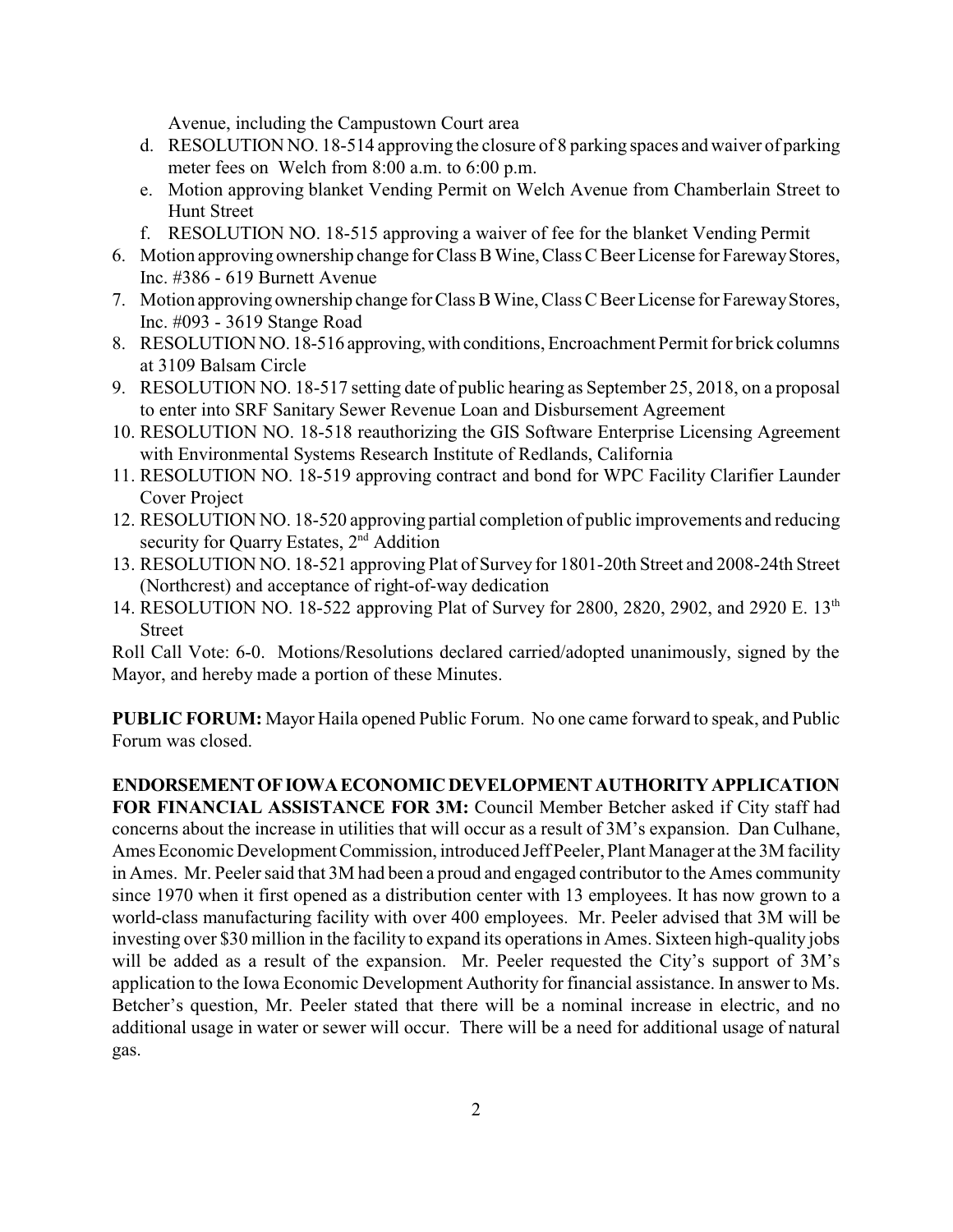Mayor Haila thanked 3M on behalf of the City for investing in the Ames community.

Moved by Beatty-Hansen, seconded by Betcher, to adopt RESOLUTION NO. 18-523 approving the Endorsement of Iowa Economic Development Authority application for financial assistance for 3M, with no local match requirement.

Roll Call Vote: 6-0. Resolution declared adopted unanimously, signed by the Mayor, and hereby made a portion of these Minutes.

**CONCEPT OFACCEPTINGHAULED WASTEFROM BURKE CORPORATION:**Council Member Betcher noted that there will be heavy trucks hauling the waste to the City's facility. She asked if City staff had concerns about that additional traffic, especially because the County road's bridge is still out and the alternative route is still being used. Director of Water and Pollution Control John Dunn stated that route was actually designed to take that level of traffic. In addition, Mr. Dunn stated that the Department budgeted for road rock and maintenance of that road.

Council Member Beatty-Hansen noted that the only number where the City is already overloaded is in Total Suspended Solids (TSS). Noting that the anticipated volume from Burke is small, Ms. Beatty-Hansen asked Mr. Dunn if he was concerned about adding to that volume. Mr. Dunn replied that the design estimate is 28 years old. He noted that what leaves the facility needs to be considered; the City's Permit allows the Plant to discharge 3,027 pounds of TSS, and currently, it is only discharging an average of 358 pounds. According to Director Dunn, clearlyveryconservative factors were used when the Plant's capacity was weighted initially.

Mayor Barker, Mayor of Nevada, thanked the City Council for its willingness to consider a Hauled Waste Agreement with the City of Nevada. He noted that Burke Corporation is the largest employer in Nevada.

Chad Randick, President of Burke Corporation, also thanked the City of Ames from Burke Corporation and the Hormel Corporation, for considering such a unique agreement. According to Mr. Randick, they are currently in the explorative phases for a plant expansion; the Nevada site has been identified as a finalist. Mr. Randick stated they are proposing to double the size of its existing facility. They do have the land to accommodate the expansion and are looking at adding approximately \$150 million in invested capital. There would be 210 new jobs created; 52 would qualify under the high-quality jobs program. None of that can happen if they do not find a way to bridge an approximate three-year gap between when the expansion would be completed and when Nevada's wastewater treatment facility would be completed. Mr. Randick said that the facility currently operates under its limits, but they want to set up a safety net so if it does need some assistance, the plant could continue to operate. They are also investing in an on-site storage tank that would allow waste to be held and divert it back to the City's system. It is difficult to determine how much assistance it will need.

Moved by Nelson, seconded by Gartin, to approve the concept of accepting hauled waste from Burke Corporation and to direct staff to develop a written Treatment Agreement.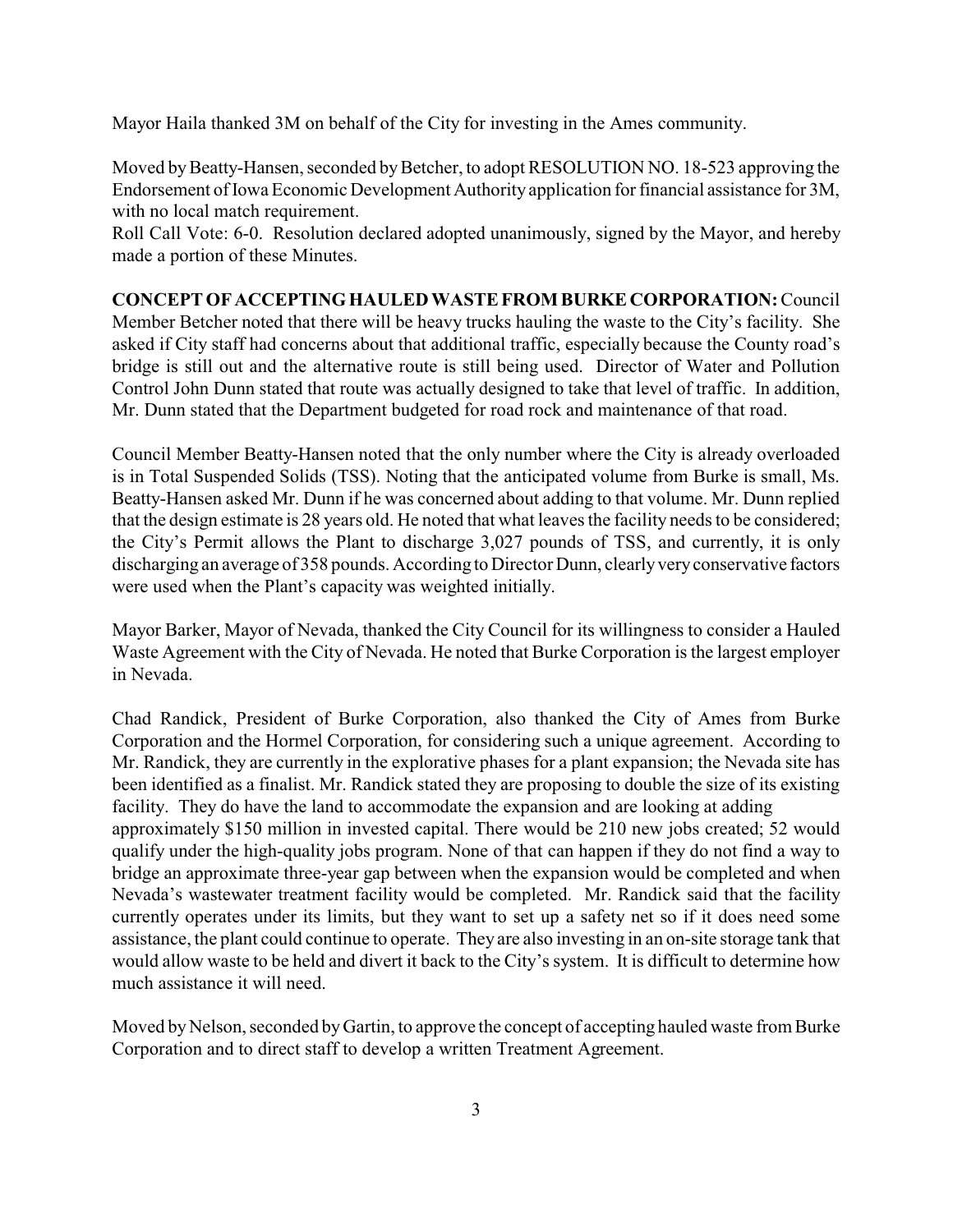Vote on Motion: 6-0. Motion declared carried unanimously.

**REQUEST BY BARILLA TO ALLOW FOR MISSING INFRASTRUCTURE DEFERRAL:** Planning and Housing Director Diekmann explained that staff was recommending that the Council, at a minimum, support the three-year deferral process; however, staff also supports creating the possibility of using an in-lieu payment method for sidewalks in very limited circumstances. Neither are allowed in the current *Code*.

Moved by Corrieri, seconded by Martin, to refer this matter to the City Attorney to draft an amendment to the *Municipal Code* that would allow for both deferral options. Vote on Motion: 6-0. Motion declared carried unanimously.

**ANNEXATIONREQUESTBYFRIEDRICH FOR 108 ACRES LYINGWEST OFGEORGE WASHINGTON CARVER AVENUE AND SOUTH OF CAMERON SCHOOL ROAD:** Director Diekmann stated that City staff had been discussing possibilities for the development of the land along Cameron School Road and George Washington Carver Avenue with Kurt Friedrich for over two years. The land in question lies north and west of Scenic Valley Subdivision and has been referred to previously as the "Dankbar-Muench" properties. According to Mr. Diekmann, this land was the subject of a recently approved Land Use Policy Plan (LUPP) and Fringe Plan Amendment (in November 28, 2017), which designated the area as part of the North Allowable Growth Area and as an Urban Service Area and created a Convenience Commercial Node. As an Urban Service Area, the site is eligible for annexation and will be developed as one of the "New Lands" development patterns – a suburban low- to medium-density development or a village development.

Director Diekmann stated that, with any initiation of an annexation, staff would turn to the City Council to determine what the scope of the annexation should be. He expllained that, in addition to the voluntary annexation request for the subject properties, there are a few neighboring properties abutting the site that could be included in the annexation to make more uniform boundaries and create an "80-20" annexation. There are two properties on the south side of Cameron School Road (Jamison and Scudder) adjacent to the requested annexation area and two properties in the west side ofGeorge Washington Carver Avenue (Hilker and JDS Rental Properties). Mr. Diekmann also stated that it is not necessary to include any additional properties to avoid creating an island as all four abutting properties lie on the periphery of the subject property. The Council was informed by Director Diekmann that the inclusion of non-consenting owners would require an initial meeting of the City Development Board followed by a public hearing before that Board. He also made the Council aware that if the 80/20 annexation were not approved, the portion of the land belonging to the non-consenting owners could be removed and the annexation could go forward as voluntary.

The following options were provided to the City Council:

1. Initiate the annexation as a 100% voluntary annexation by not including any non-consenting owners.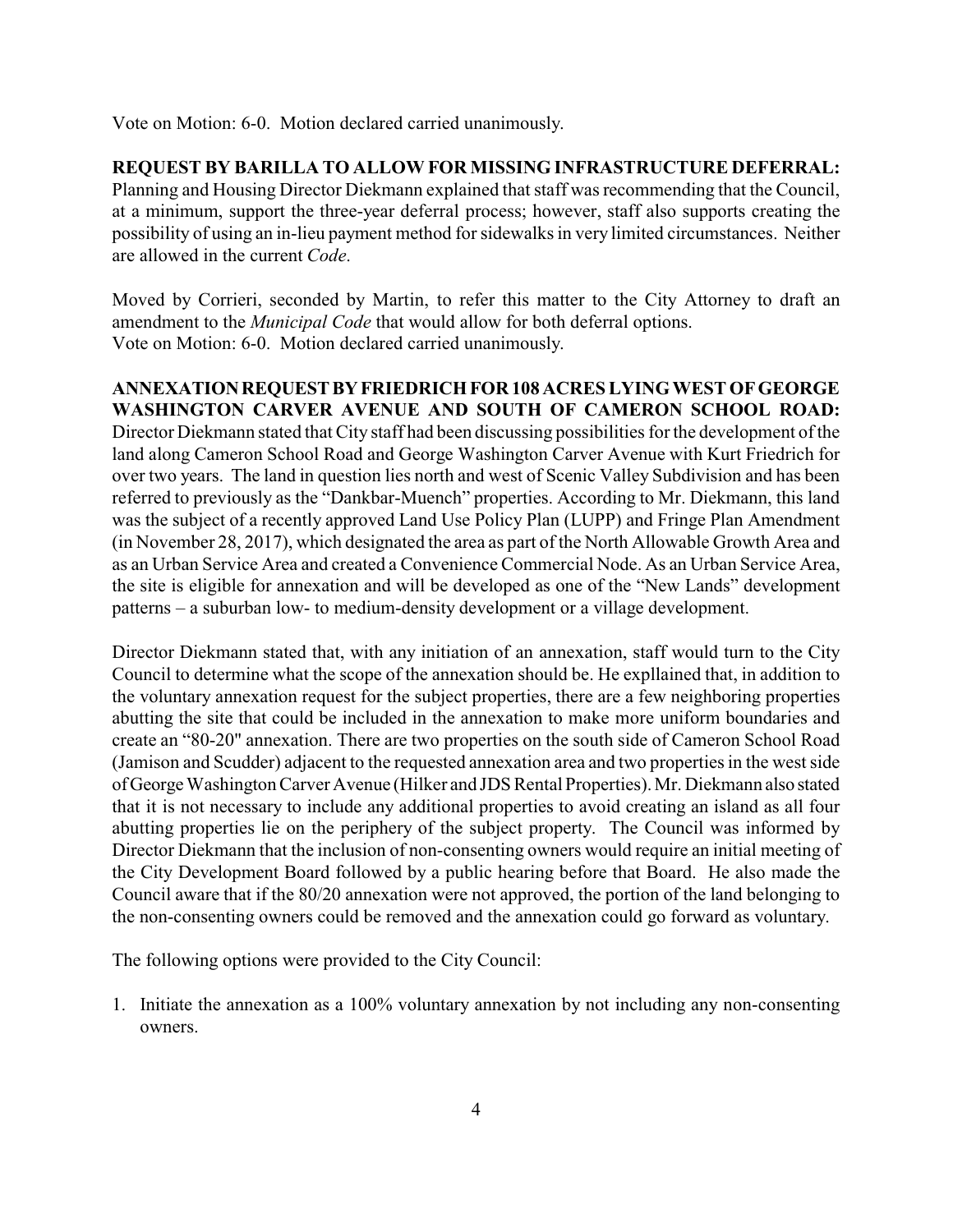2. Initiate the voluntary annexation of 108.14 acres and include the two non-consenting owners along George Washington Carver Avenue in order to create more uniform boundaries and complete the developer tasks.

The developer tasks were identified as follows:

- a. The developer shall be responsible for the cost of completing a traffic study as defined by the City's traffic engineer for development of the site with approximately 300 homes and five acres of convenience commercial uses; and,
- b. The developer shall enter into a Development Agreement for the developer's obligations at their sole cost to improve sanitary sewer capacity to serve the site consistent with the study from May2017, complete required traffic improvements identified in the traffic studyrelated to the development of the site, and complete anywater services territorybuy-out requirement that may be necessary to allow transfer of Xenia service territory to the City prior to development.
- 3. Initiate the voluntary annexation of 108.14 acres and include all four non-consenting owners in order to create more uniform boundaries and complete the developer tasks.

Council Member Beatty-Hansen offered her opinion that the City should definitely bring in the two properties along George Washington Carver to create a more uniform boundary. She felt that the City would be taking a risk if they did not bring them in at this time, especially if the property would be split and brought in in pieces. Council Member Gartin agreed, stating that he felt the City should annex as much as it can at this time.

Council Member Nelson asked if City staff knew that all four property owners would be nonconsenting or had they just not been approached. Mr. Diekmann advised that they had not been approached.

Council Member Betcher said she had concerns about bringing in non-consenting properties because the City's past attempts had not met with success. She noted that the "smoothing of the boundaries" argument had failed previously and may not be convincing in this case. Ms. Betcher advised that she was concerned about expending staff time fighting to gain the non-consenting properties.

Moved by Nelson, seconded by Betcher, to approve Option 1: to initiate a voluntary annexation of 108.14 acres and not include any non-consenting owners.

Moved by Nelson, seconded by Betcher, to amend the motion to direct staff to reach out first to the property owners (Jamison, Scudder, Hilker, and JDS Rental Properties) to see if they are interested in being annexed to the City of Ames, and if so, include them; if there is no response within two weeks, to approve Option 1: to initiate the annexation as a 100% voluntary annexation by not including any non-consenting owners.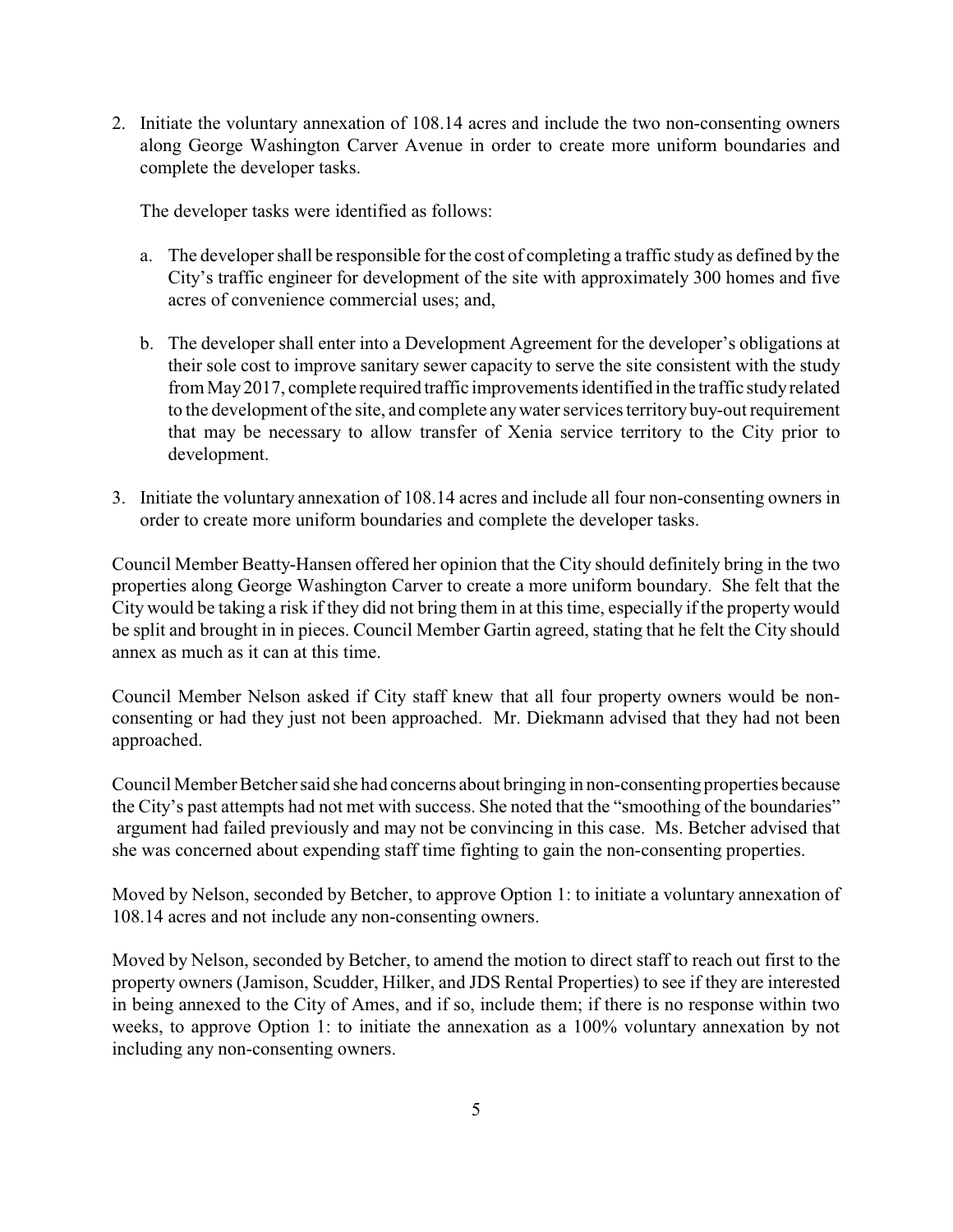Vote on Amendment: 2-4. Voting aye: Betcher, Nelson. Voting nay: Beatty-Hansen, Corrieri, Gartin, Martin. Motion failed.

Vote on Motion: 2-4. Voting aye: Betcher, Nelson. Voting nay: Beatty-Hansen, Corrieri, Gartin, Martin. Motion failed.

Moved by Gartin, seconded byCorrieri, to approve Option 3: to initiate the voluntary annexation of 108.14 acres and include all four non-consenting owners in order to create more uniform boundaries and complete the developer tasks.

Vote on Motion: 5-1. Voting aye: Beatty-Hansen, Corrieri, Gartin, Martin, Nelson. Voting nay: Betcher. Motion declared carried.

**SOUTH GRAND AVENUE EXTENSION PROJECT:** Municipal Engineer Tracy Warner explained that the City of Ames is acquiring the entire Double DRS, LC, property for the South Grand Avenue Extension Project. Ms. Warner said that, for the phase associated with this property, South 5<sup>th</sup> Street will be partially relocated and extended westward to the new portion of South Grand Avenue Extension. This parcel is the open field where the new proposed South  $5<sup>th</sup>$  Street Alignment passes through adjacent to the existing South 5<sup>th</sup> Street and the Boys and Girls Club. According to Ms. Warner, the parcel in question will also be used for roadway borrow material and constructed into a storm water wetland.

At the inquiry of Council Member Gartin as to whom would be charged with the maintenance of the wetland, Ms. Warner answered that, initially, it would be Public Works Engineering, who will be monitoring it for a while; then it will transition to the Parks & Recreation Department.

At the inquiry of Mayor Haila as to whether the site is buildable, Ms. Warner advised that the portion of the land that is outside of the floodway is approximately 18% of the property; that is where the roadway is going.

Moved by Beatty-Hansen, seconded by Betcher, to adopt RESOLUTION NO. 18-524 approving the Purchase Agreement with Double DRS, LC, for land acquisition at 299 South 5<sup>th</sup> Street. Roll Call Vote: 6-0. Resolution declared adopted unanimously, signed by the Mayor, and hereby made a portion of these Minutes.

**HEARING ON LEASE AGREEMENT WITH DEERE & COMPANY FOR APPROXIMATELY 53.03 ACRES OF CITY LAND:** Public Works Director John Joiner explained that John Deere has plans to develop a Spray Lab Building at the ISU Research Park. The lot in question is located along S. Riverside Drive, directly west of the Ames Municipal Airport. To facilitate planned equipment research and development, John Deere asked to have access to the ag fields adjacent to its site. They identified 53 acres that is currently being farmed as part of the Airport property. According to Mr. Joiner, water only will be used; there will be no chemicals. He also stated that John Deere will pay the same as the tenant farmer pays.

Mayor Haila opened the public hearing. The hearing was closed after no one requested to speak.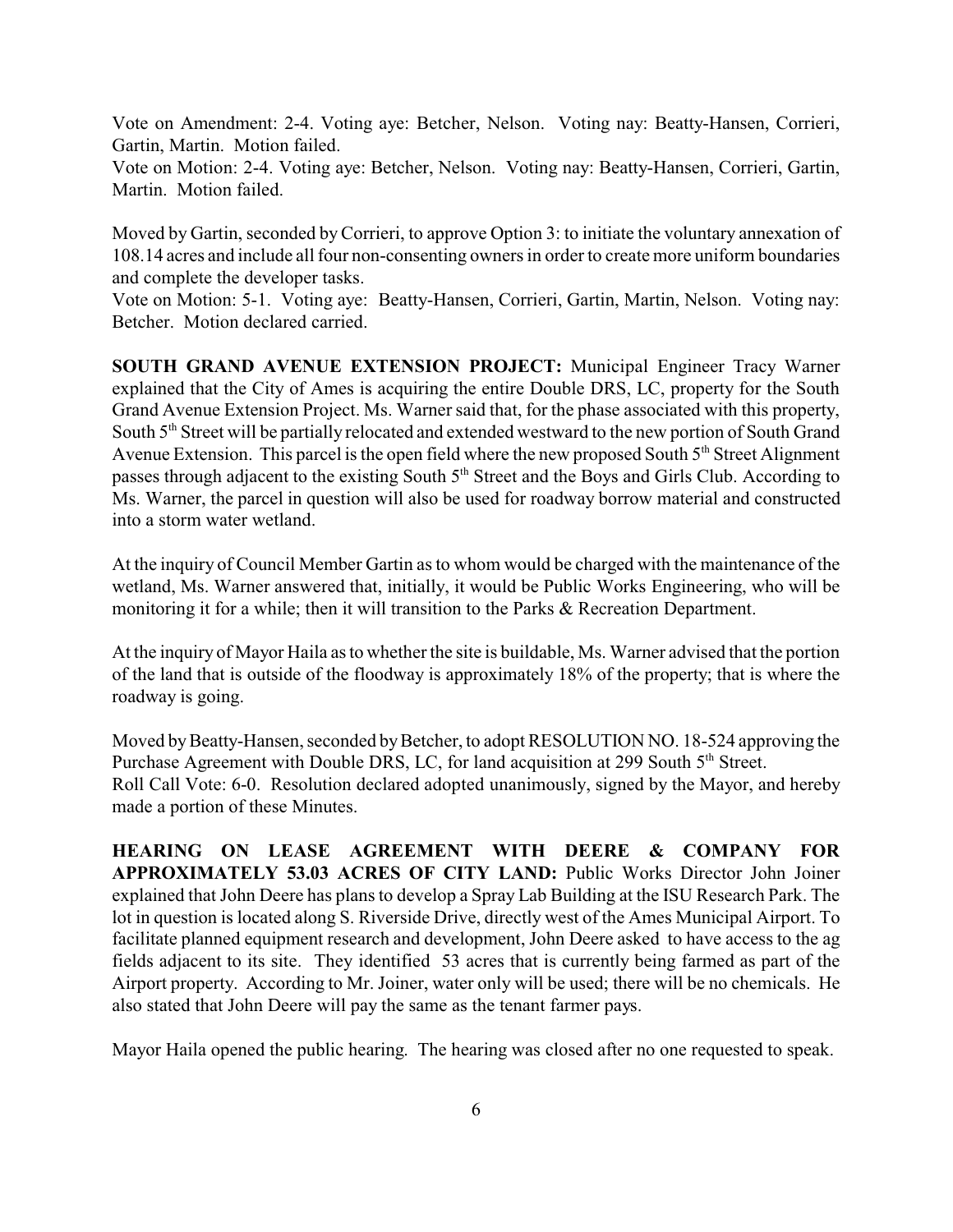Moved by Gartin, seconded by Betcher, to adopt RESOLUTION NO. 18-525 approving a Ten-Year Lease with Deere & Company for approximately 53.03 acres of City land located along S. Riverside Drive, directly west of the Ames Municipal Airport.

Roll Call Vote: 6-0. Resolution declared adopted unanimously, signed by the Mayor, and hereby made a portion of these Minutes.

**HEARING ON VACATION OF UTILITY EASEMENTS AT 1801-20TH STREET AND 2008-24TH STREET (NORTHCREST):** The hearing was opened by the Mayor. He closed same after no one came forward to speak.

Moved by Nelson, seconded by Beatty-Hansen, to adopt RESOLUTION NO. 18-526 vacating eight Sanitary Sewer, Water Main, Storm Sewer, and Electric Easements.

Roll Call Vote: 6-0. Resolution declared adopted unanimously, signed by the Mayor, and hereby made a portion of these Minutes.

**HEARINGON POWER PLANT MAINTENANCE SERVICES:**The public hearingwas opened and closed by Mayor Haila since there was no one wishing to speak.

Moved by Betcher, seconded by Corrieri, to adopt RESOLUTION NO. 18-527 approving final plans and specifications and awarding a contract to TEI Construction Services, Inc., of Duncan, South Carolina, for hourly rates and unit prices bid, in an amount not-to-exceed \$90,000.

Roll Call Vote: 6-0. Resolution declared adopted unanimously, signed by the Mayor, and hereby made a portion of these Minutes.

**ORDINANCE REVISING PARKING REGULATIONS ON MCKINLEY DRIVE:** Moved by Beatty-Hansen, seconded by Betcher, to pass on second reading an ordinance revising parking regulations on McKinley Drive.

Roll Call Vote: 6-0. Motion declared carried unanimously.

#### **ORDINANCEREZONING1801-20THSTREETAND2008-24THSTREET(NORTHCREST):**

Moved by Betcher, seconded by Beatty-Hansen, to pass on third reading and adopt ORDINANCE NO. 4369 rezoning 1801-20th Street and 2008-24th Street (Northcrest) from High-Density Residential (RH) to Planned Residence District (F-PRD).

Roll Call Vote: 6-0. Ordinance declared adopted unanimously, signed by the Mayor, and hereby made a portion of these Minutes.

**DISPOSITION OF COMMUNICATIONS TO COUNCIL:** Moved by Corrieri, seconded by Gartin, to direct staff to place on a future Agenda the request of Ames Community Preschool Center to carry over unspent ASSET funding from 2017/18 to 2018/19. Vote on Motion: 6-0. Motion declared carried unanimously.

Moved by Beatty-Hansen, seconded byCorrieri, to communicate to Iowa WorkForce Development that the City Council was not interested in waiving the parking fees for 100 meters around the north and southwest areas of the Public Library for its Regional Summit.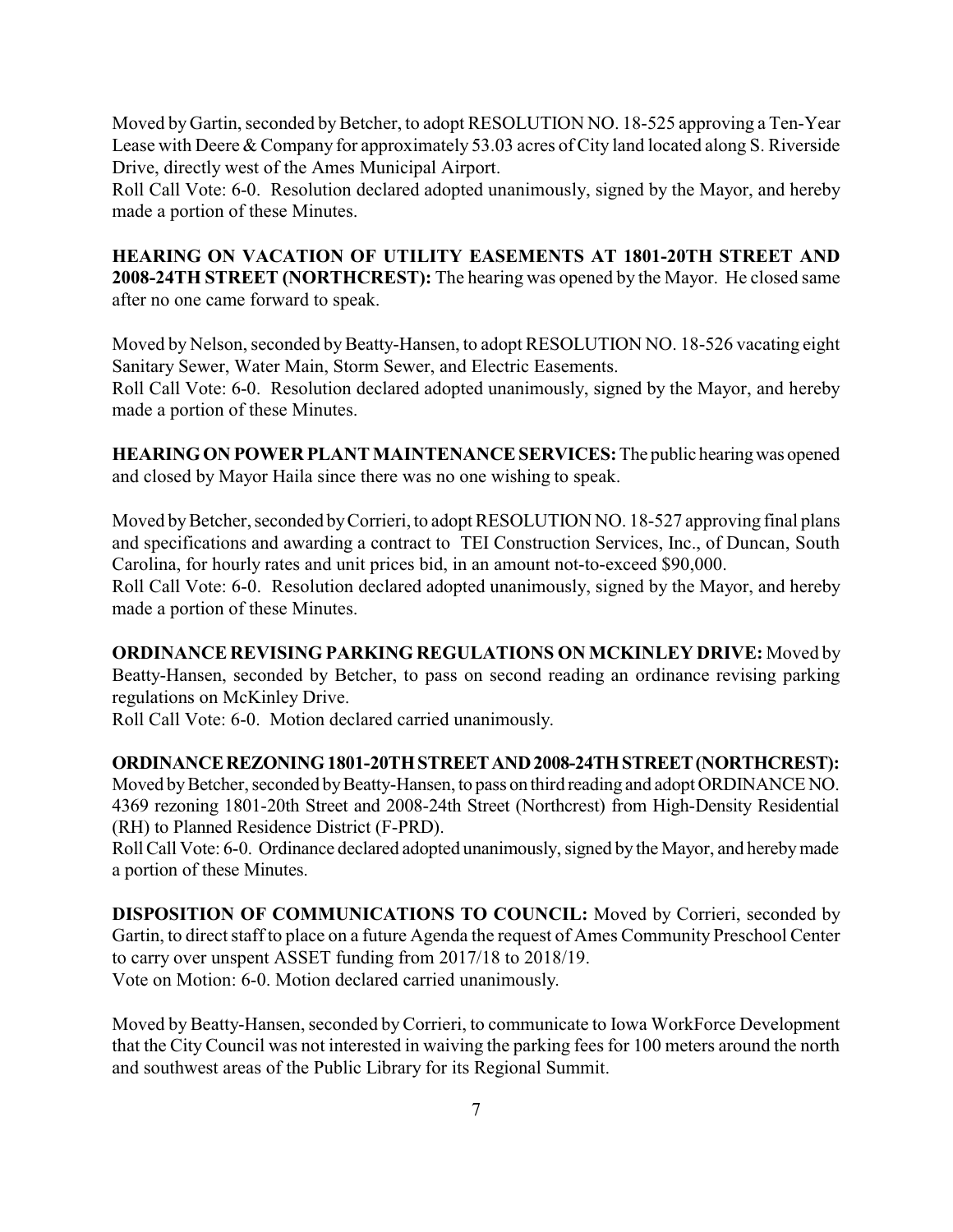Council Member Gartin said it was important to consider that the State of Iowa wants to partner with the City to benefit people in the community by helping them to find meaningful employment. He would like to approve the waiver this time.

Council Member Betcher noted that there had been other State-sponsored events held , but the City had not waived parking fees. She pointed out that there is free parking within a few blocks of the Public Library.

Vote on Motion: 5-1. Voting aye: Beatty-Hansen, Betcher, Corrieri, Martin, Nelson. Voting nay: Gartin. Motion declared carried.

Moved by Gartin, seconded by Beatty-Hansen, to have staff include information on the Champlin-Lloyd property in the Staff Report to Council (on September 25) regarding the McCay property.

City Manager Schainker advised that this would be part of the discussion on the Comprehensive Plan.

Vote on Motion: 6-0. Motion declared carried unanimously.

Moved by Betcher, seconded by Corrieri, to refer to staff, for a memo, the letter from the Hunziker Companies, regarding the South Duff project.

Vote on Motion: 6-0. Motion declared carried unanimously.

**COUNCIL COMMENTS:** Council Member Martin stated that, in a recent National League of Cities email, there was mention of action being taken by the FCC regarding rules for small cell (wireless) placement. He advised that it requires radios to be placed in close proximity to whomever is using the radios. The rules that were being discussed have to do with what a provider has to do in order to attach their equipment to facilities within a city and to provide the service. It was Mr. Martin's feeling that the rules were hostile to local control of such issues. He noted that he felt he wanted to voice his opposition to this; however, there is a very short window of time for response to the FCC (written comment is due by September 18). Mr. Martin expressed his desire for City staff to review this, and if they felt that they should offer an opinion, they should do so. Council Member Betcher commented that she felt that was a good idea. The topic had come up at a National League of Cities Conference session that she had attended back in March. She commented that it is a real concern for city infrastructure because of their placement. Council Member Gartin stated that the Council needs to be cautious about efforts to support various policy issues. If there is a clear local connection, it would make a difference. He will be supportive of what Council Member Martin was recommending for that reason. No formal action was taken; however, there was no opposition indicated by the City Council to City staff offering an opinion to the FCC.

**CLOSED SESSIONS:** Council Member Beatty-Hansen asked CityAttorneyMark Lambert if there was a legal reason to go into Closed Session. Mr. Lambert replied in the affirmative, citing *Code of Iowa* Section 20.17(3) to discuss collective bargaining strategy.